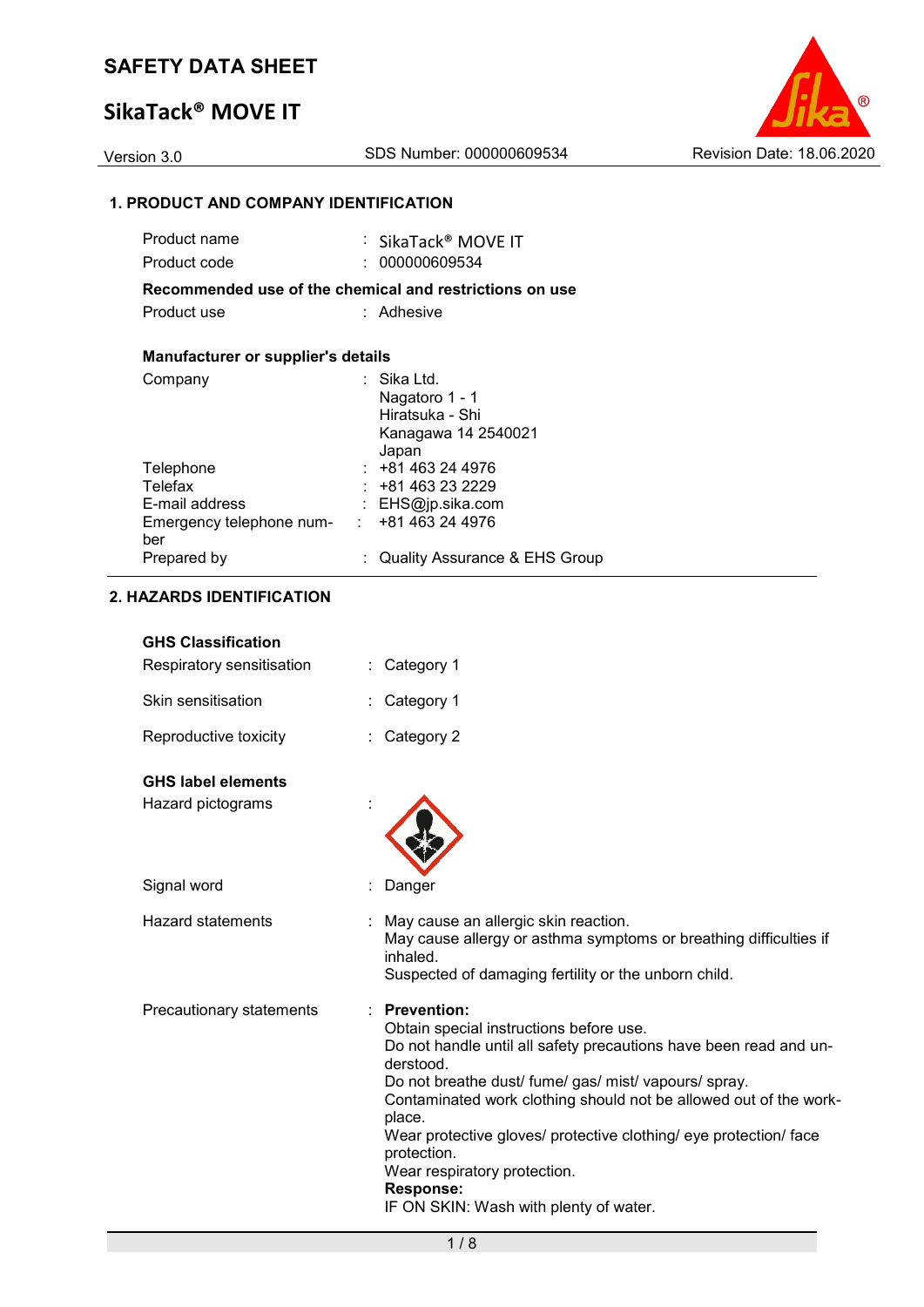# **SikaTack® MOVE IT**



IF INHALED: Remove person to fresh air and keep comfortable for breathing. Call a POISON CENTER/ doctor if you feel unwell. IF exposed or concerned: Get medical advice/ attention. If skin irritation or rash occurs: Get medical advice/ attention. Take off contaminated clothing and wash it before reuse. **Storage:**  Store locked up. **Disposal:**  Dispose of contents/ container to an approved waste disposal plant.

# **Other hazards which do not result in classification**

None known.

#### **3. COMPOSITION/INFORMATION ON INGREDIENTS**

Substance / Mixture : Mixture

#### **Hazardous components**

| Chemical name                       | CAS-No.        | Concentration (%) | ENCS/ISHL<br>number |
|-------------------------------------|----------------|-------------------|---------------------|
| Carbon black                        | 1333-86-4      | $>= 20 - 30$      |                     |
| bis(2-ethylhexyl) adipate           | $103 - 23 - 1$ | $>= 10 - 520$     | 2-861, 2-879        |
| 4,4'-methylenediphenyl diisocyanate | 101-68-8       | $>= 0.1 - 5.1$    | 4-118               |

### **4. FIRST AID MEASURES**

| General advice<br>: Move out of dangerous area.<br>Consult a physician.            |  |
|------------------------------------------------------------------------------------|--|
| Show this safety data sheet to the doctor in attendance.                           |  |
| If inhaled<br>Move to fresh air                                                    |  |
| Consult a physician after significant exposure.                                    |  |
| : Take off contaminated clothing and shoes immediately.<br>In case of skin contact |  |
| Wash off with soap and plenty of water.                                            |  |
| If symptoms persist, call a physician.                                             |  |
| : Remove contact lenses.<br>In case of eye contact                                 |  |
| Keep eye wide open while rinsing.                                                  |  |
| If eye irritation persists, consult a specialist.                                  |  |
| If swallowed<br>: Clean mouth with water and drink afterwards plenty of water.     |  |
| Do not give milk or alcoholic beverages.                                           |  |
| Never give anything by mouth to an unconscious person.                             |  |
| Obtain medical attention.                                                          |  |
| Most important symptoms<br>: sensitising effects                                   |  |
| and effects, both acute and<br>Asthmatic appearance                                |  |
| Allergic reactions<br>delayed                                                      |  |
| See Section 11 for more detailed information on health effects<br>and symptoms.    |  |
| May cause an allergic skin reaction.                                               |  |
| May cause allergy or asthma symptoms or breathing difficul-<br>ties if inhaled.    |  |
| Suspected of damaging fertility or the unborn child.                               |  |
| Treat symptomatically.<br>Notes to physician                                       |  |

### **5. FIREFIGHTING MEASURES**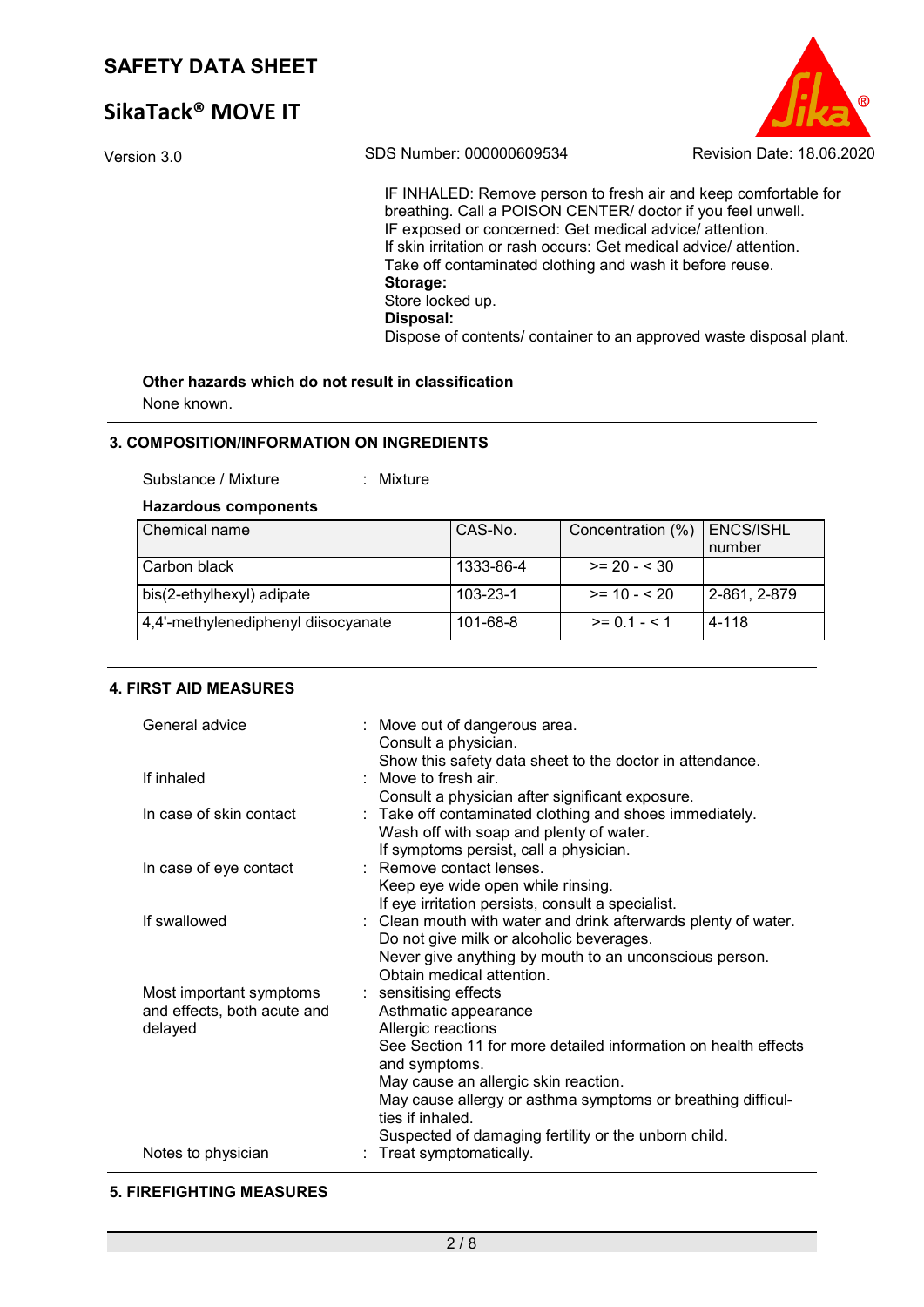# **SikaTack® MOVE IT**



| Version 3.0                                      | SDS Number: 000000609534                                                                                       | Revision Date: 18.06.2020 |
|--------------------------------------------------|----------------------------------------------------------------------------------------------------------------|---------------------------|
| Suitable extinguishing media                     | : Use extinguishing measures that are appropriate to local cir-<br>cumstances and the surrounding environment. |                           |
| Hazardous combustion prod-<br>ucts               | : No hazardous combustion products are known                                                                   |                           |
| Specific extinguishing meth-<br>ods              | : Standard procedure for chemical fires.                                                                       |                           |
| Special protective equipment<br>for firefighters | : In the event of fire, wear self-contained breathing apparatus.                                               |                           |

| Personal precautions, protec-<br>tive equipment and emer-<br>gency procedures | : Use personal protective equipment.<br>Deny access to unprotected persons.                                                                                      |
|-------------------------------------------------------------------------------|------------------------------------------------------------------------------------------------------------------------------------------------------------------|
| Environmental precautions                                                     | : Do not flush into surface water or sanitary sewer system.<br>If the product contaminates rivers and lakes or drains inform<br>respective authorities.          |
| Methods and materials for<br>containment and cleaning up                      | : Soak up with inert absorbent material (e.g. sand, silica gel,<br>acid binder, universal binder, sawdust).<br>Keep in suitable, closed containers for disposal. |

# **7. HANDLING AND STORAGE**

| <b>Handling</b> |  |
|-----------------|--|
|-----------------|--|

| Advice on protection against<br>fire and explosion | : Normal measures for preventive fire protection.                                                                                                                                                                                                                                                                                                                                                                                                                                                                                                                                         |
|----------------------------------------------------|-------------------------------------------------------------------------------------------------------------------------------------------------------------------------------------------------------------------------------------------------------------------------------------------------------------------------------------------------------------------------------------------------------------------------------------------------------------------------------------------------------------------------------------------------------------------------------------------|
| Advice on safe handling                            | : Do not breathe vapours or spray mist.<br>Avoid exceeding the given occupational exposure limits (see sec-<br>tion $8$ ).<br>Do not get in eyes, on skin, or on clothing.<br>For personal protection see section 8.<br>Persons with a history of skin sensitisation problems or asthma,<br>allergies, chronic or recurrent respiratory disease should not be<br>employed in any process in which this mixture is being used.<br>Smoking, eating and drinking should be prohibited in the applica-<br>tion area.<br>Follow standard hygiene measures when handling chemical prod-<br>ucts |
| Avoidance of contact<br>Hygiene measures           | $:$ No data available<br>: Handle in accordance with good industrial hygiene and safety prac-<br>tice.<br>When using do not eat or drink.<br>When using do not smoke.<br>Wash hands before breaks and at the end of workday.                                                                                                                                                                                                                                                                                                                                                              |
| <b>Storage</b>                                     |                                                                                                                                                                                                                                                                                                                                                                                                                                                                                                                                                                                           |
| Conditions for safe storage                        | : Store in original container.<br>Keep container tightly closed in a dry and well-ventilated place.<br>Observe label precautions.<br>Store in accordance with local regulations.                                                                                                                                                                                                                                                                                                                                                                                                          |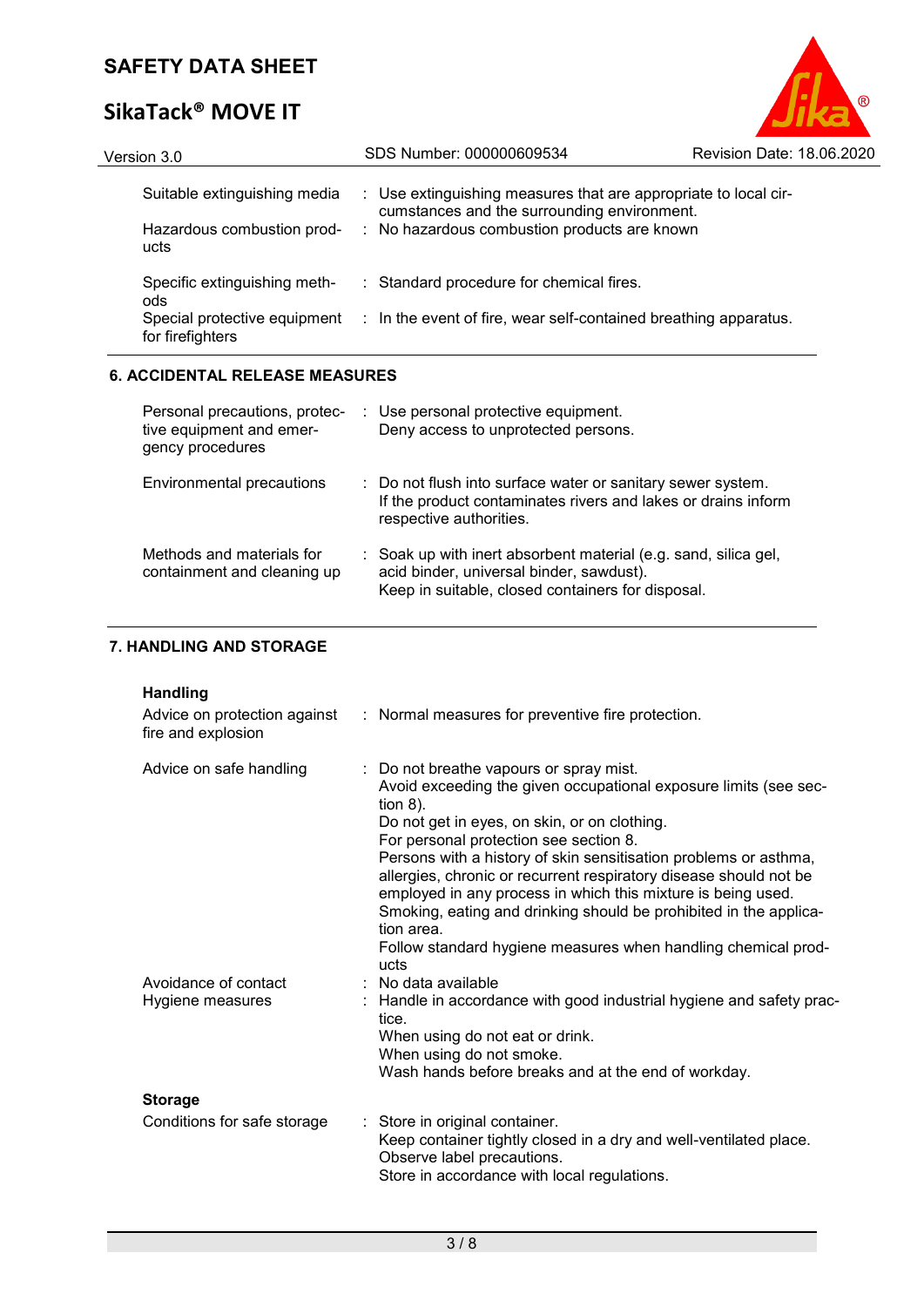# **SikaTack® MOVE IT**



### **8. EXPOSURE CONTROLS/PERSONAL PROTECTION**

### **Threshold limit value and permissible exposure limits for each component in the work environment**

| Components                    | CAS-No.  | Value type                                | Control parame-                                                   | <b>Basis</b> |
|-------------------------------|----------|-------------------------------------------|-------------------------------------------------------------------|--------------|
|                               |          | (Form of                                  | ters / Permissible                                                |              |
|                               |          | exposure)                                 | concentration                                                     |              |
| 4,4'-methylenediphenyl diiso- | 101-68-8 | OEL-M                                     | $0.05 \,\mathrm{mg/m3}$                                           | JP OEL       |
| cyanate                       |          |                                           |                                                                   | <b>JSOH</b>  |
|                               |          |                                           | Further information: Airway sensitizing agent; Group 1 substances |              |
|                               |          | which induce allergic reactions in humans |                                                                   |              |
|                               |          | TWA                                       | $0.005$ ppm                                                       | <b>ACGIH</b> |

### **Personal protective equipment**

| Respiratory protection   | : Use respiratory protection unless adequate local exhaust ventila-<br>tion is provided or exposure assessment demonstrates that expo-<br>sures are within recommended exposure guidelines.<br>The filter class for the respirator must be suitable for the maximum<br>expected contaminant concentration<br>(gas/vapour/aerosol/particulates) that may arise when handling the<br>product. If this concentration is exceeded, self-contained breathing<br>apparatus must be used. |
|--------------------------|------------------------------------------------------------------------------------------------------------------------------------------------------------------------------------------------------------------------------------------------------------------------------------------------------------------------------------------------------------------------------------------------------------------------------------------------------------------------------------|
| Hand protection          | : Chemical-resistant, impervious gloves complying with an approved<br>standard should be worn at all times when handling chemical<br>products if a risk assessment indicates this is necessary.                                                                                                                                                                                                                                                                                    |
| Eye protection           | : Safety eyewear complying with an approved standard should be<br>used when a risk assessment indicates this is necessary.                                                                                                                                                                                                                                                                                                                                                         |
| Skin and body protection | : Choose body protection in relation to its type, to the concentration<br>and amount of dangerous substances, and to the specific work-<br>place.                                                                                                                                                                                                                                                                                                                                  |

### **9. PHYSICAL AND CHEMICAL PROPERTIES**

| Appearance                              | : paste                                           |
|-----------------------------------------|---------------------------------------------------|
| Colour                                  | : black                                           |
| Odour                                   | : characteristic                                  |
| <b>Odour Threshold</b>                  | : No data available                               |
| рH                                      | : Not applicable                                  |
| Melting point/range / Freezing<br>point | : No data available                               |
| Boiling point/boiling range             | : No data available                               |
| Flash point                             | : ca. 140 °C (284 °F), Method: Cleveland open cup |
| Evaporation rate                        | : No data available                               |
| Flammability                            | : No data available                               |
| Upper explosion limit                   | : No data available                               |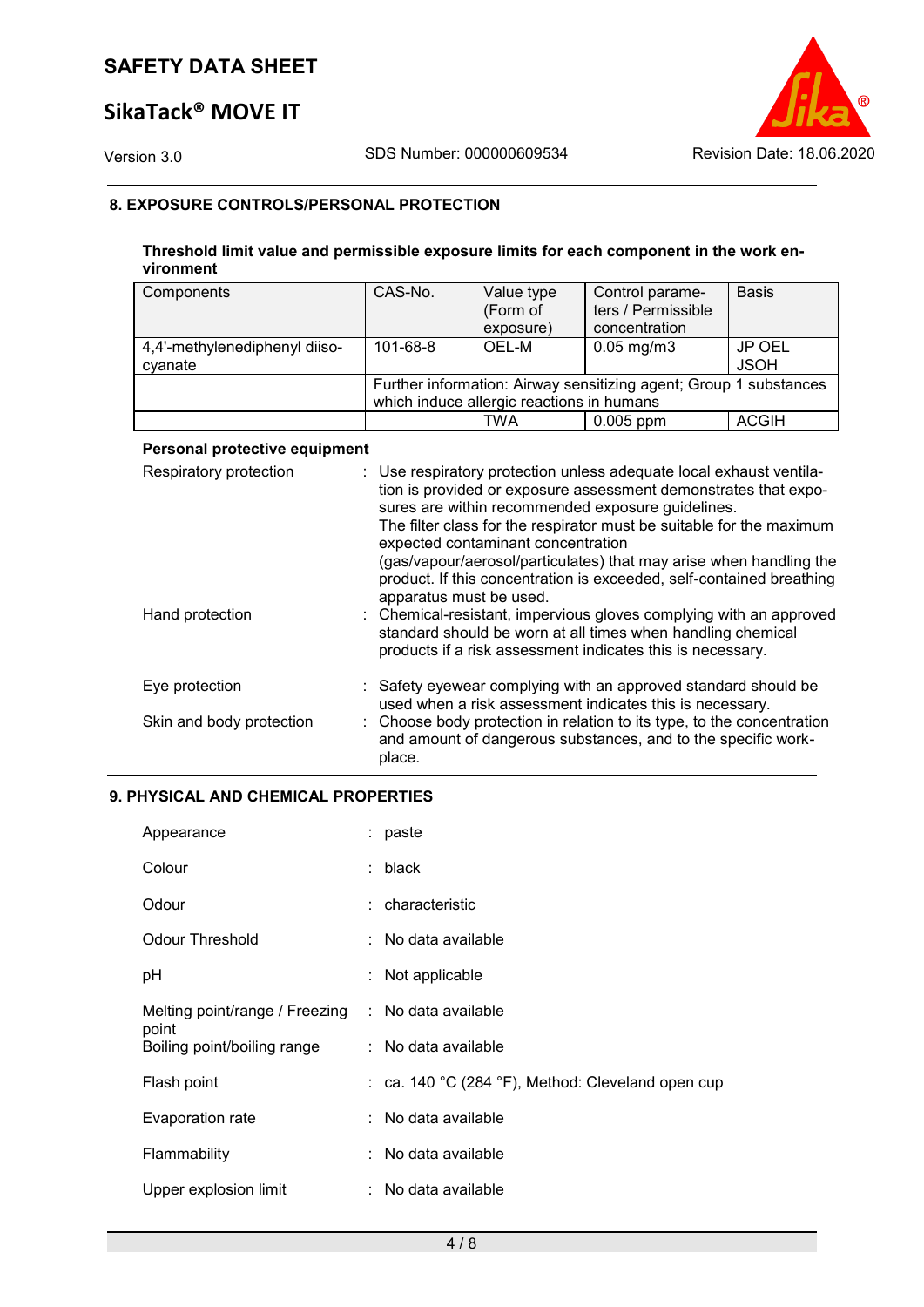# **SikaTack® MOVE IT**



## **10. STABILITY AND REACTIVITY**

| Reactivity<br>Chemical stability<br>Possibility of hazardous reac-<br>tions          | : No dangerous reaction known under conditions of normal use.<br>: The product is chemically stable.<br>: No hazards to be specially mentioned. |
|--------------------------------------------------------------------------------------|-------------------------------------------------------------------------------------------------------------------------------------------------|
| Conditions to avoid<br>Incompatible materials<br>Hazardous decomposition<br>products | $\therefore$ No data available<br>: No data available<br>: No decomposition if stored and applied as directed.                                  |

# **11. TOXICOLOGICAL INFORMATION**

### **Acute toxicity**

Not classified based on available information.

| Components:                                       |                                                                                |
|---------------------------------------------------|--------------------------------------------------------------------------------|
| Carbon black:                                     |                                                                                |
| Acute oral toxicity                               | : LD50 Oral (Rat): $> 8,000$ mg/kg                                             |
| bis(2-ethylhexyl) adipate:<br>Acute oral toxicity | : LD50 Oral (Rat): $> 5,000$ mg/kg                                             |
| Acute inhalation toxicity                         | : LC50 (Rat): $> 5.7$ mg/l<br>Exposure time: 4 h<br>Test atmosphere: dust/mist |

#### **4,4'-methylenediphenyl diisocyanate:**

| Acute inhalation toxicity |  | Acute toxicity estimate: 1.5 mg/l |  |
|---------------------------|--|-----------------------------------|--|
|---------------------------|--|-----------------------------------|--|

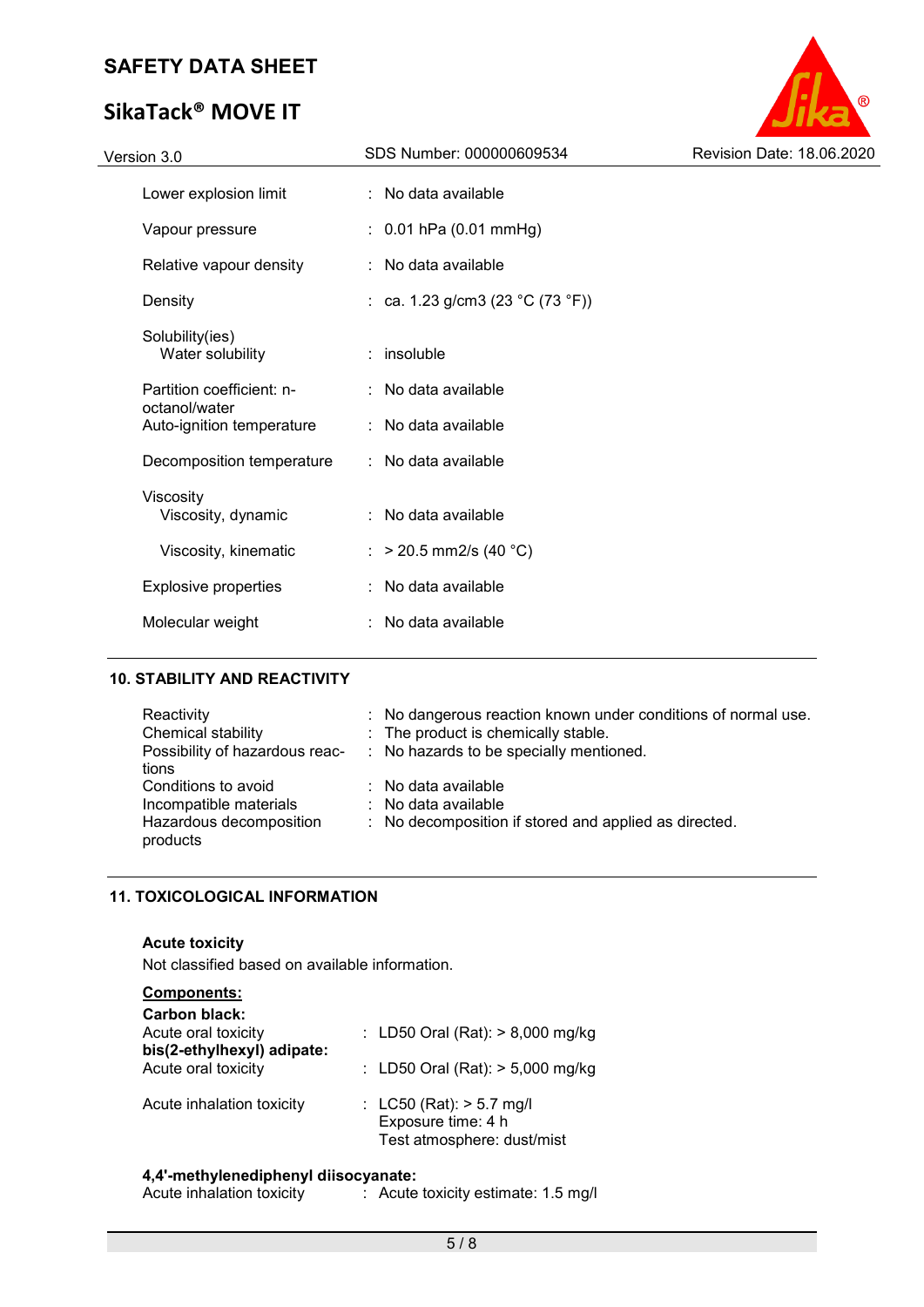# **SikaTack® MOVE IT**



#### Test atmosphere: dust/mist, Method: Expert judgement

### **Skin corrosion/irritation**

Not classified based on available information.

#### **Serious eye damage/eye irritation**

Not classified based on available information.

#### **Respiratory or skin sensitisation**

Skin sensitisation: May cause an allergic skin reaction. Respiratory sensitisation: May cause allergy or asthma symptoms or breathing difficulties if inhaled.

### **Germ cell mutagenicity**

Not classified based on available information.

#### **Carcinogenicity**

Not classified based on available information.

#### **Reproductive toxicity**

Suspected of damaging fertility or the unborn child.

### **STOT - single exposure**

Not classified based on available information.

#### **STOT - repeated exposure**

May cause damage to organs (respiratory system) through prolonged or repeated exposure.

### **Aspiration toxicity**

Not classified based on available information.

### **12. ECOLOGICAL INFORMATION**

#### **Ecotoxicity**

# **Components:**

| <b>Carbon black:</b><br>Toxicity to fish                                             | : LC50 (Brachydanio rerio (zebrafish)): $> 1,000$ mg/l<br>Exposure time: 96 h                  |
|--------------------------------------------------------------------------------------|------------------------------------------------------------------------------------------------|
| bis(2-ethylhexyl) adipate:<br>Toxicity to daphnia and other<br>aquatic invertebrates | $\therefore$ EC50 (Daphnia magna (Water flea)): $>$ 500 mg/l<br>Exposure time: 48 h            |
| Toxicity to algae                                                                    | $\therefore$ EC50 (Scenedesmus quadricauda (Green algae)): $>$ 500 mg/l<br>Exposure time: 72 h |
| <b>Persistence and degradability</b><br>No data available                            |                                                                                                |
| <b>Bioaccumulative potential</b>                                                     |                                                                                                |
| No data available                                                                    |                                                                                                |
| <b>Mobility in soil</b><br>No data available                                         |                                                                                                |
| Hazardous to the ozone layer<br>Not applicable                                       |                                                                                                |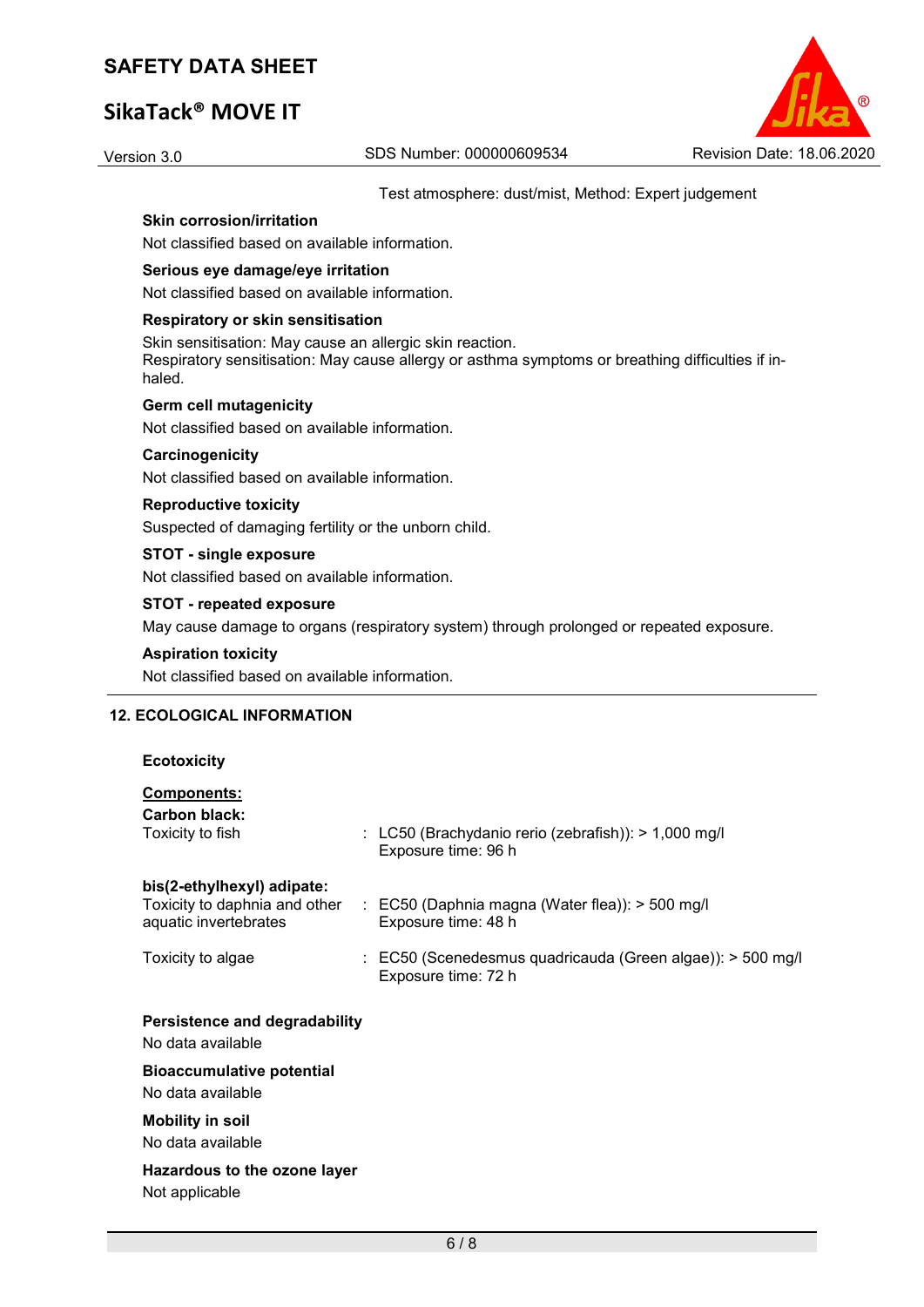# **SikaTack® MOVE IT**

### **Other adverse effects**

#### **Product:**

Additional ecological information

: There is no data available for this product.

# **13. DISPOSAL CONSIDERATIONS**

| <b>Disposal methods</b> |                                                                                                                                        |
|-------------------------|----------------------------------------------------------------------------------------------------------------------------------------|
| Waste from residues     | : Do not contaminate ponds, waterways or ditches with chemi-<br>cal or used container.<br>Send to a licensed waste management company. |
| Contaminated packaging  | : Empty remaining contents.<br>Dispose of as unused product.<br>Do not re-use empty containers.                                        |

#### **14. TRANSPORT INFORMATION**

#### **International Regulations**

#### **UNRTDG**

Not regulated as a dangerous good

#### **IATA-DGR**

Not regulated as a dangerous good

#### **IMDG-Code**

Not regulated as a dangerous good

### **Transport in bulk according to Annex II of MARPOL 73/78 and the IBC Code**

Not applicable for product as supplied.

#### **National Regulations**

Refer to section 15 for specific national regulation.

### **15. REGULATORY INFORMATION**

#### **Related Regulations**

**Fire Service Law** Not applicable

#### **Industrial Safety and Health Law**

**Harmful Substances Prohibited from Manufacture** Not applicable

**Harmful Substances Required Permission for Manufacture** Not applicable

**Substances Prevented From Impairment of Health** Not applicable

**Circular concerning Information on Chemicals having Mutagenicity - Annex 2: Information on Existing Chemicals having Mutagenicity** Not applicable